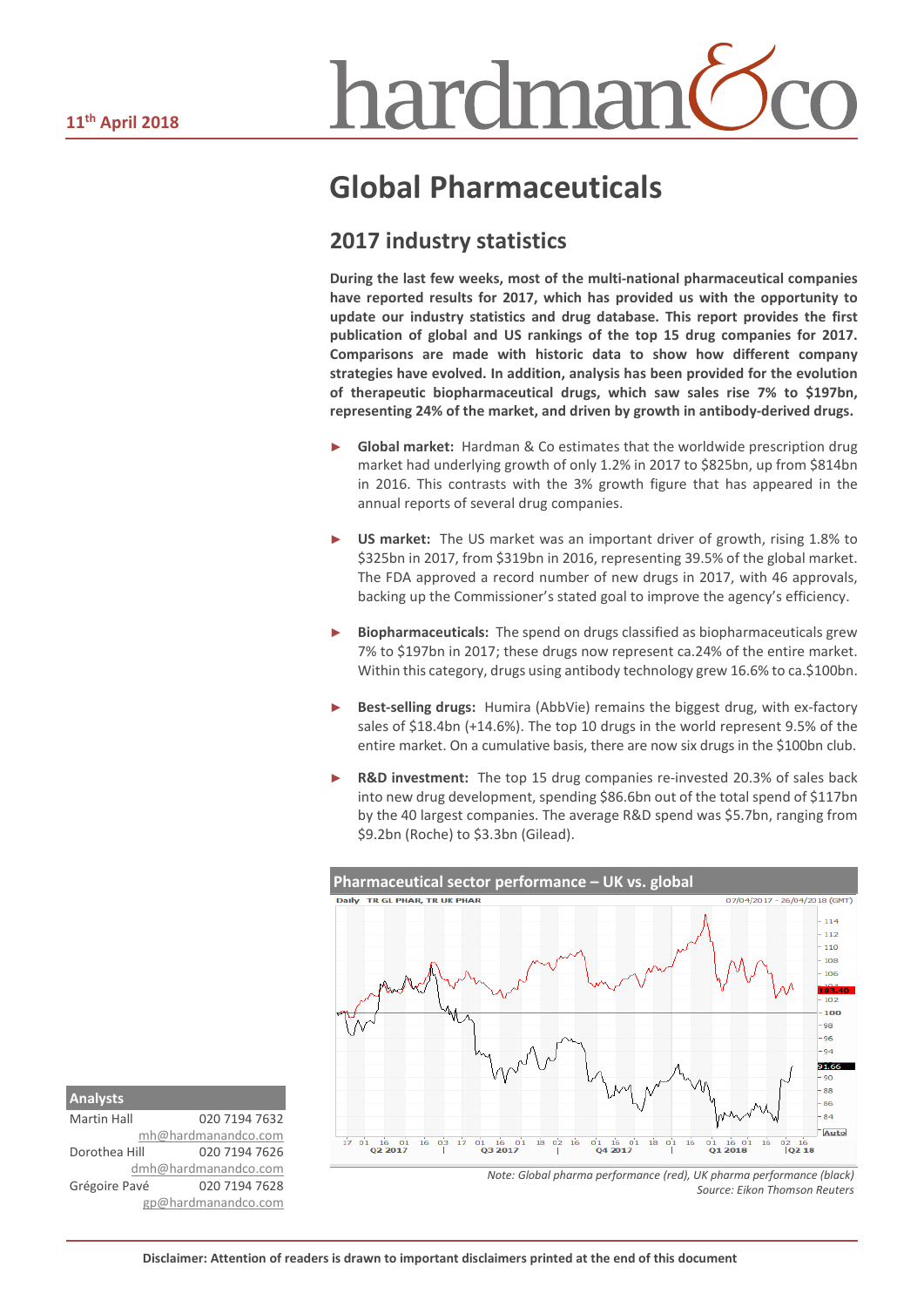

### **Table of contents**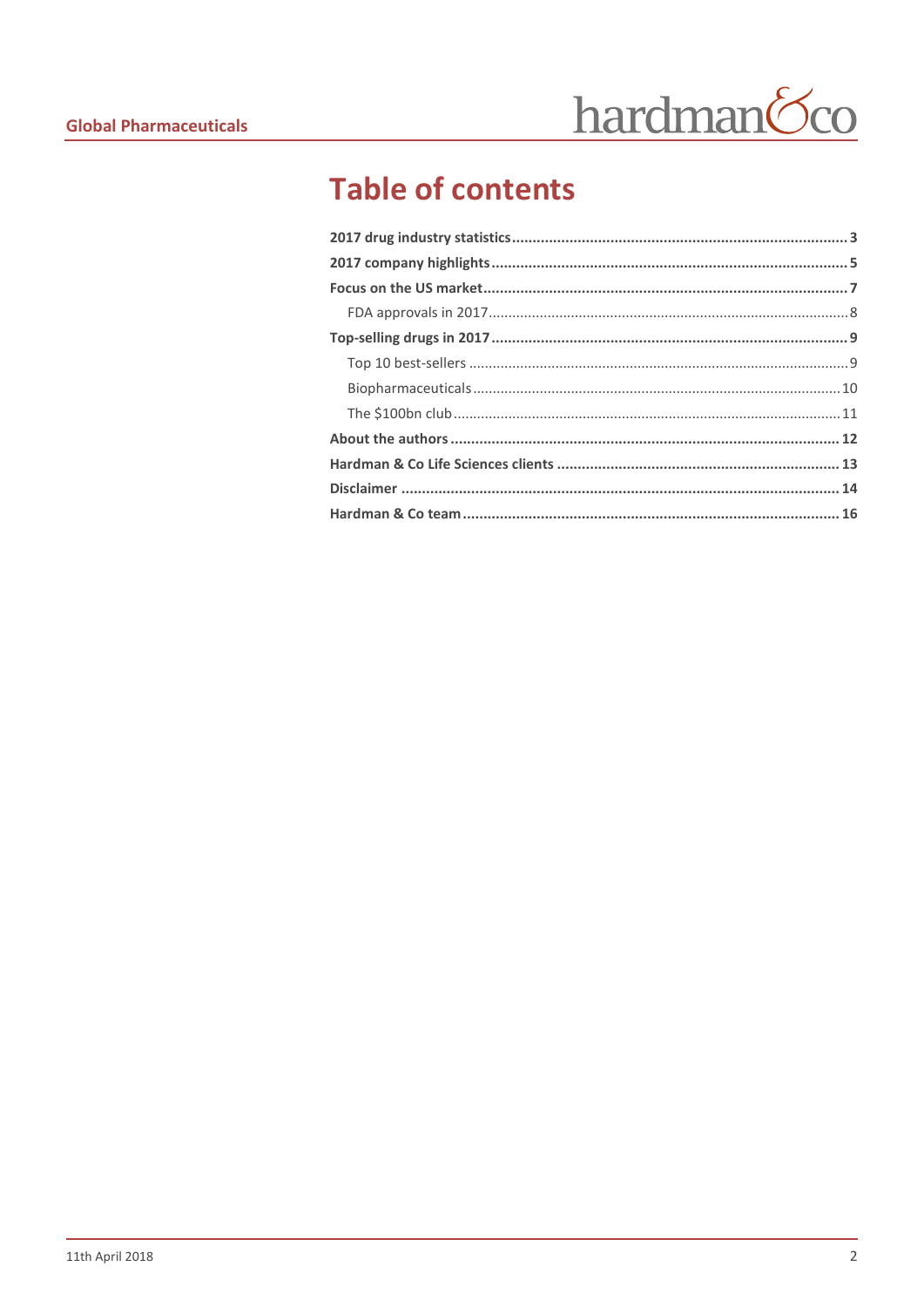#### <span id="page-2-0"></span>**2017 drug industry statistics**

When writing research reports on our contracted companies, which are generally in the small- to mid-sized market capitalisation range, it is important to position them relative to the industry in which they operate. Apart from the Japanese, the major global pharmaceutical companies have all reported full-year results for 2017 over the past few weeks; therefore, we have taken the opportunity to update our industry database and generate the first cut of global rankings for 2017. For an industry that requires a long investment cycle – it still takes on average 10 years from discovery to launch of a new drug – decisions made many years ago have important consequences on current financial results. Therefore, looking back at operational performance over 20 years reveals how different company strategies have panned out.

#### **Pharmaceutical database**

Whatever the size of company, it is imperative to outline the commercial market opportunity that the company's (often disruptive) technology is targeting. While such work requires significant research, it often constitutes only a very small part of the overall report. It has the advantage, however, of providing us with a global commercial dataset that is reliable and independent of third-party input.

Pharmaceutical sales are defined as anything that requires a prescription (Rx) and specifically excludes Over-The-Counter (OTC) and consumer products. However, this does include generic drugs and biosimilars, both of which require a prescription.

Our database of pharmaceutical companies and drugs goes back to 1985. All the data are based on net ex-factory sales reported by companies and excludes all discounts and allowances, returns, chargebacks and government rebates, such as Medicaid and Medicare. All reported numbers are converted into USD at daily average exchange rates – available from the Bank of England website. These data have, therefore, been compiled consistently and with great care so that direct comparisons among companies can be made.

We have based our analysis on the accounts of around 40 multi-national companies, which cover ca.75% of the global pharmaceutical market and ca.90% of the US drug market. Market share statistics have been calculated from our provisional estimate for the global prescription drug market, which cannot be finalised until after the Japanese drug companies and Boehringer Ingelheim report in May 2018.

#### **2017 global pharmaceutical market**

Annual reports published by several drug companies over the last two months have cited – usually IMS – 3% growth for the global pharmaceutical industry in 2017. However, in our opinion, this looks optimistic. Hardman & Co estimates that the worldwide prescription drug market had underlying growth of 1.2% in 2017 to \$825bn, from \$814bn in 2016. There were no significant moves in exchanges rates against the US\$ which might have influenced the rate of growth.

While there has been a generally positive trend in the underlying rate of growth for the industry over the last few years, in reality, it is showing compound growth over five years and 10 years of just 1.34% and 2.64%, respectively, which is much lower than many industry commentators had predicted.

*2017 global market estimated at US\$825bn…*

*…representing underlying growth of just 1.2%...*

*…and compound growth of 2.64% over the last 10 years*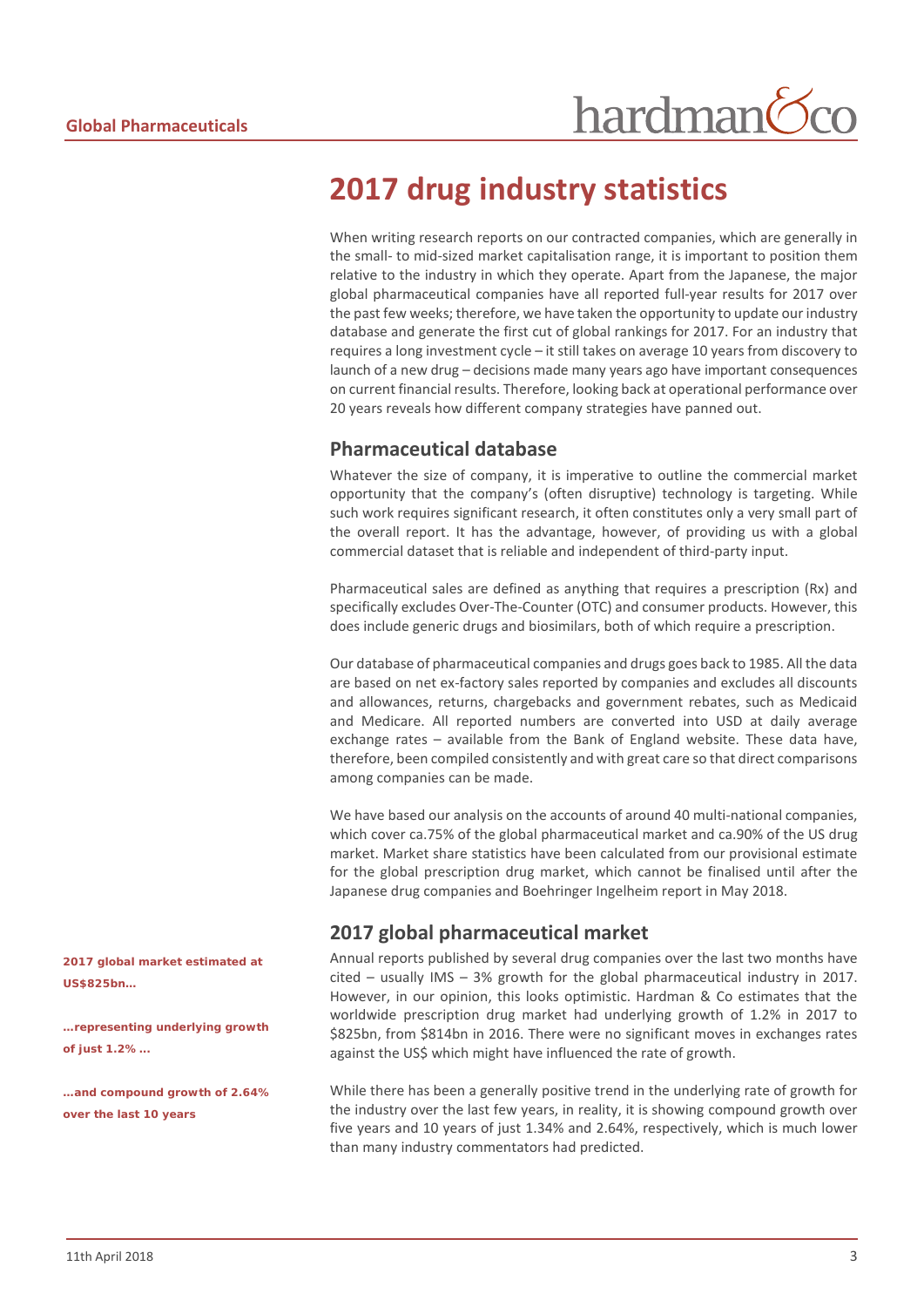## hardman



*The US market remains the main growth driver, rising 1.8% in 2017*

*Drug pricing is still a contentious issue*

*Investment in R&D remains very strong…*

*…with companies investing 20.3% of pharma sales back into pharma R&D*

The US market has been an important contributor to growth. Based on companies that have reported to date, Hardman & Co estimates that the US prescription drug market increased 1.8% to \$325bn in 2017, up from \$319bn in 2016, and currently represents 39% of the global market.

2017 was a difficult year for the industry, due largely to a background of considerable political uncertainty, government and media attention on drug pricing – particularly in relation to older drugs – and a rapidly rising number of generic and biosimilar approvals. However, we continue to believe that innovation will win out in the longterm, as evidenced by strong sales growth in biopharmaceuticals (+7%), which was led by antibody-derived drugs (+17%), and explains the continued heavy investment in R&D. Hardman & Co estimates that the top 15 drug companies had 53.0% of the world market in 2017 compared with 52.8% in 2016.

#### **Investment in R&D remains strong**

- In 2017, the top 15 companies invested 20.3% of pharmaceutical sales back into new drug development, compared with 20.5% in 2016.
- The average R&D spend of the top 15 companies was  $$5.7$ bn ranging from \$9.2bn (Roche) to \$3.3bn (Gilead).
- ► Total R&D spend of the top 15 companies was \$86.6bn (\$86.0bn) out of a total estimated spend of \$117bn by 40 companies.

Companies are continuing to invest heavily in their futures, as all managements can see that successful innovation pays off (see pages 9-11). However, in 2017, the top 15 R&D spenders kept the level of investment broadly flat at \$86.6bn (\$86.0bn in 2016). Over the last 10 years, the top 15 R&D investors have increased spend at a 3.1% CAGR from \$63.9bn (18.9% of pharma sales) to \$86.6bn (20.3%). The highest spenders were Celgene (45.6% of sales), AZN (27.9%), and Eli Lilly (25.4%); while the lowest spenders were Gilead (12.8%) and GSK (14.7%). It should be noted that the 15 constituent companies that comprise the top 15 are different each year.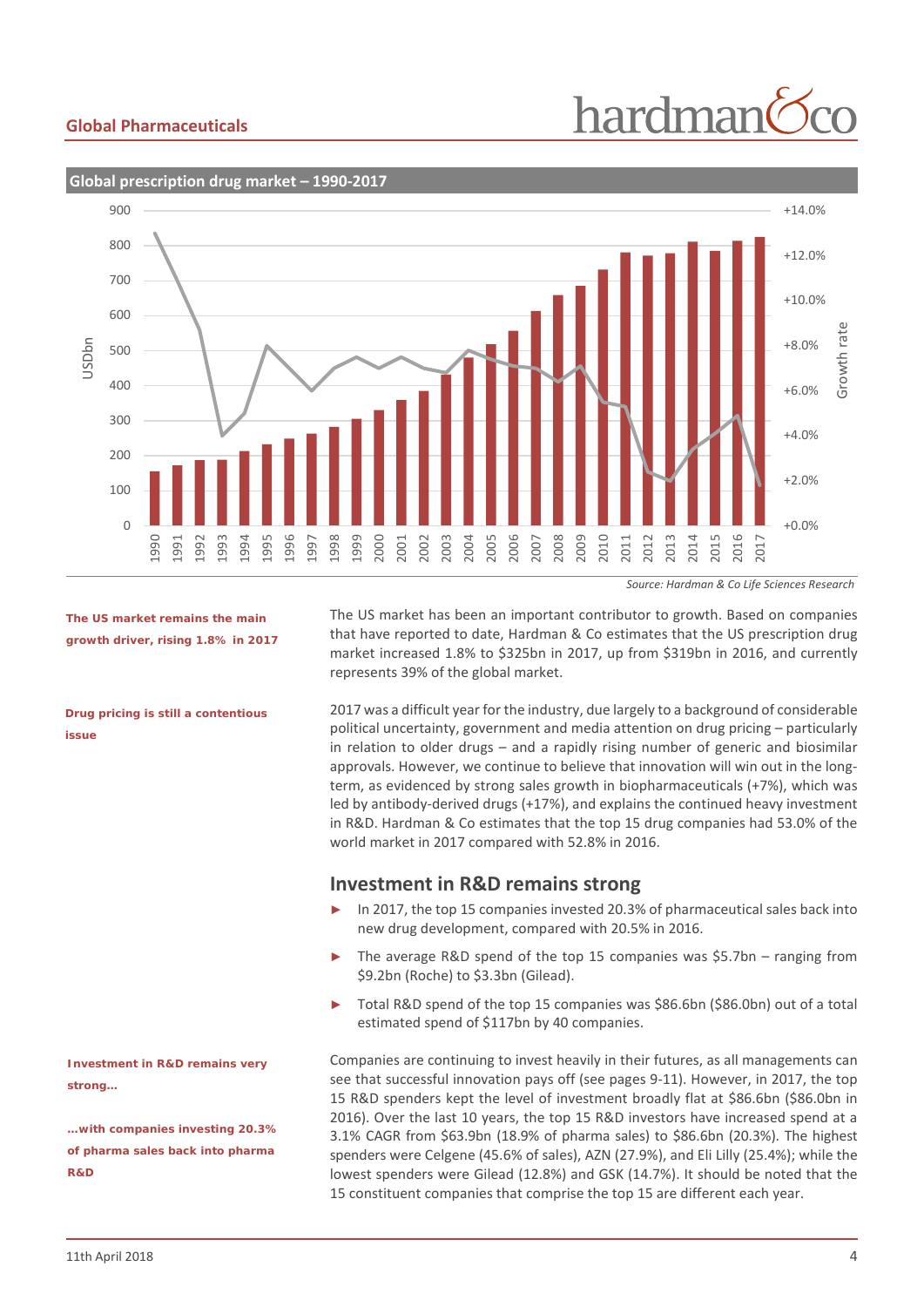#### <span id="page-4-0"></span>**2017 company highlights**

#### **Risers in 2017**

- **Johnson & Johnson (JNJ):** JNJ rose from #6 to #4 in the global ranking during 2017. However, this was driven entirely by the acquisition of Actellion, demonstrated by its market share of 4.39% being the simple addition of the market share of each independent company in 2016.
- ► **AbbVie (ABBV):** With the world's largest drug by ex-factory sales (Humira) growing much faster (+14.6%) in 2017 than the market (1.2%), it is inevitable that this is driving market share gains and the ranking of AbbVie.
- ► **Eli Lilly (LLY):** Following a three-year period when the market share of LLY and its ranking have been falling, the corner appears to have been turned with the recent launches of new drugs that have penetrated the market rapidly, including Trulicity (diabetes II) and Jardiance (diabetes II).

#### **Fallers in 2017**

- **Sanofi (SAN):** SAN lost market share and one place in the global ranking because of a sales decline with Lantus (diabetes I), its largest-selling drug. The main reason for this fall was its exclusion from the formularies of CVS (from 1<sup>st</sup> January 2017) and UnitedHealthcare (1<sup>st</sup> April 2017). Newer drugs failed to compensate.
- ► **Gilead Sciences (GILD):** GILD fell for the second year running, slipping to #9 in 2017 (from #7 in 2016) globally, and to #4 (from #3) in the US, following the launch of new hepatitis drugs by major competitors. To compensate for this and to embrace new technology, GILD has acquired Kite Pharmaceuticals, giving it access to the emerging field of cell-based therapies.
- **Teva (TEVA):** Teva went a step too far in 2016 with the acquisition of Allergan, funded largely through debt. This has left the balance sheet over-stretched at a time when there is severe generic pricing competition and sales of all its key branded medicines are falling – notably Copaxone following patent expiry.

| Global pharmaceutical industry - 2017 ranking vs. 2007 |                |                         |              |       |                                      |          |  |  |
|--------------------------------------------------------|----------------|-------------------------|--------------|-------|--------------------------------------|----------|--|--|
| --Global rank --                                       |                |                         | <b>Sales</b> |       | ---------- Market share ------------ |          |  |  |
| 2007                                                   | 2017           | Company                 | <b>CAGR</b>  | 2007  | 2017                                 | Δ        |  |  |
| $\mathbf{1}$                                           | $\mathbf{1}$   | Pfizer                  | $+0.6%$      | 6.98% | 5.50%                                | $-1.48%$ |  |  |
| 4                                                      | $\overline{2}$ | <b>Novartis</b>         | $+3.0%$      | 5.20% | 5.22%                                | 0.02%    |  |  |
| 5                                                      | 3              | Roche                   | $+3.2%$      | 4.99% | 5.08%                                | 0.09%    |  |  |
| 8                                                      | 4              | Johnson & Johnson       | $+3.8%$      | 4.05% | 4.39%                                | 0.34%    |  |  |
| 7                                                      | 5              | Merck & Co              | $+2.8%$      | 4.36% | 4.29%                                | $-0.07%$ |  |  |
| $\overline{2}$                                         | 6              | Sanofi                  | $-1.3%$      | 6.32% | 4.13%                                | $-2.19%$ |  |  |
| 3                                                      | 7              | GlaxoSmithKline         | $-2.8%$      | 6.27% | 3.51%                                | $-2.77%$ |  |  |
| 10                                                     | 8              | AbbVie                  | +5.8%        | 2.62% | 3.42%                                | 0.80%    |  |  |
| 27                                                     | 9              | <b>Gilead Sciences</b>  | $+21.3%$     | 0.61% | 3.11%                                | 2.50%    |  |  |
| 13                                                     | 10             | Amgen                   | $+4.3%$      | 2.33% | 2.64%                                | 0.31%    |  |  |
| 6                                                      | 11             | AstraZeneca             | $-3.5%$      | 4.68% | 2.44%                                | $-2.23%$ |  |  |
| 9                                                      | 12             | Eli Lilly               | $+1.5%$      | 2.78% | 2.40%                                | $-0.38%$ |  |  |
| 12                                                     | 13             | Bristol-Myers Squibb    | $+2.1%$      | 2.54% | 2.33%                                | $-0.21%$ |  |  |
| 18                                                     | 14             | Teva                    | $+8.0%$      | 1.44% | 2.30%                                | 0.86%    |  |  |
| 14                                                     | 15             | Bayer                   | $+2.7%$      | 2.29% | 2.23%                                | $-0.06%$ |  |  |
|                                                        |                | <b>Global Rx market</b> | $+3.0%$      | 57.5% | 53.0%                                | $-4.47%$ |  |  |

*Source: Company reports; Hardman & Co Life Sciences Research*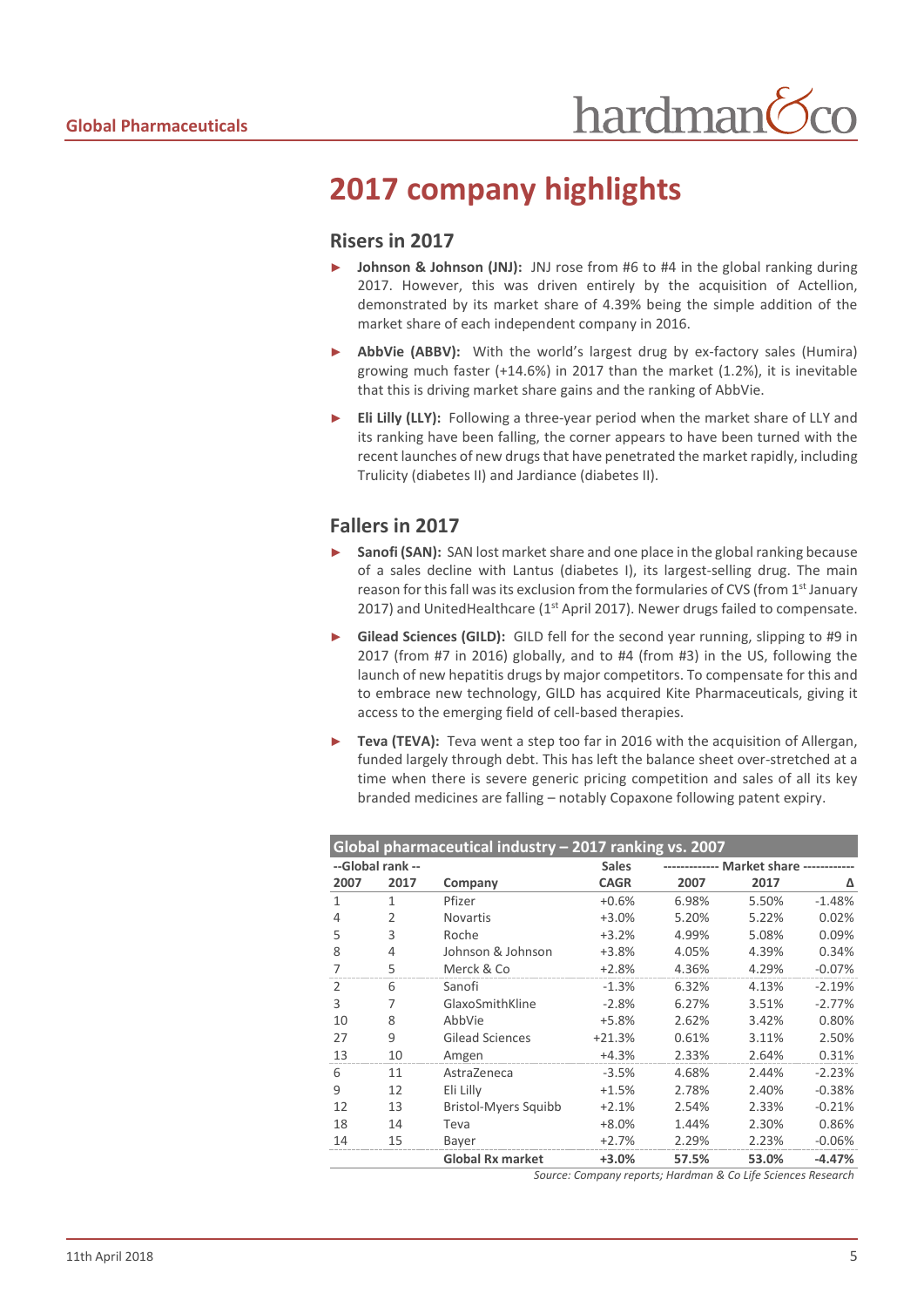### hardman

| Pharmaceutical industry - global ranking, 2002-17 |                      |              |                      |              |                      |              |                      |              |
|---------------------------------------------------|----------------------|--------------|----------------------|--------------|----------------------|--------------|----------------------|--------------|
| #                                                 | 2002                 | <b>Share</b> | 2007                 | <b>Share</b> | 2012                 | <b>Share</b> | 2017                 | <b>Share</b> |
| 1                                                 | GlaxoSmithKline      | 6.90%        | Pfizer               | 6.98%        | Pfizer               | 6.18%        | Pfizer               | 5.50%        |
| $\overline{2}$                                    | Pfizer               | 6.72%        | Sanofi               | 6.32%        | <b>Novartis</b>      | 6.17%        | <b>Novartis</b>      | 5.22%        |
| 3                                                 | Merck & Co           | 5.91%        | GlaxoSmithKline      | 6.27%        | Merck & Co           | 5.26%        | Roche                | 5.08%        |
| 4                                                 | AstraZeneca          | 4.47%        | <b>Novartis</b>      | 5.20%        | Sanofi               | 4.95%        | Johnson & Johnson    | 4.39%        |
| 5                                                 | Aventis              | 4.40%        | Roche                | 4.99%        | Roche                | 4.87%        | Merck & Co           | 4.29%        |
| 6                                                 | Johnson & Johnson    | 4.14%        | AstraZeneca          | 4.68%        | GlaxoSmithKline      | 4.38%        | Sanofi               | 4.13%        |
| 7                                                 | <b>Novartis</b>      | 3.73%        | Merck & Co           | 4.36%        | AstraZeneca          | 3.62%        | GlaxoSmithKline      | 3.51%        |
| 8                                                 | Bristol-Myers Squibb | 3.67%        | Johnson & Johnson    | 4.05%        | Johnson & Johnson    | 3.28%        | AbbVie               | 3.42%        |
| 9                                                 | Pharmacia            | 3.33%        | Eli Lilly            | 2.78%        | Abbott Labs          | 3.00%        | Gilead Sciences      | 3.11%        |
| 10                                                | Lilly                | 3.02%        | Abbott Labs          | 2.63%        | Eli Lilly            | 2.58%        | Amgen                | 2.64%        |
| 11                                                | Roche                | 2.81%        | Wyeth                | 2.59%        | Teva                 | 2.40%        | AstraZeneca          | 2.44%        |
| 12                                                | American Home        | 2.74%        | Bristol-Myers Squibb | 2.54%        | Bristol-Myers Squibb | 2.28%        | Eli Lilly            | 2.40%        |
| 13                                                | Schering-Plough      | 2.33%        | Amgen                | 2.33%        | Takeda               | 2.19%        | Bristol-Myers Squibb | 2.33%        |
| 14                                                | Takeda               | 2.29%        | Bayer                | 2.29%        | Amgen                | 2.16%        | Teva                 | 2.30%        |
| 15                                                | Abbott Labs          | 2.28%        | Schering-Plough      | 2.07%        | Boeh.Ingelheim       | 1.90%        | Bayer                | 2.23%        |
|                                                   |                      | 58.7%        |                      | 60.1%        |                      | 55.2%        |                      | 53.0%        |

*Source: Hardman & Co Life Sciences Research*

#### **Pfizer**

Pfizer (PFE) retained its #1 position in 2017, despite reporting a modest fall in sales, both globally and in the US, with market shares of 5.50% and 6.63%, respectively. Given its leading role in industry consolidation over the last 20 years, it has products in most drug categories. The performance of its drugs was mixed, but growth was seen from two of its recently launched kinase inhibitors, Ibrance (metastatic breast cancer) and Xeljanz (rheumatoid arthritis). It is interesting to note that PFE is looking to divest its consumer/OTC business, whereas others are expanding in this area.

#### **UK drug companies**

The decline in market share and the loss of position in both world and US rankings by GSK and AZN is shocking. The table above shows GSK to be global #1 just 15 years ago, and now languishing in #7 position. The story for AZN is no better, although the stock market is holding out hopes that its R&D portfolio will deliver and start to reverse recent declines. At the time of going to press, the ever-improving Shire (SHP) was being considered as a take-out target by leading Japanese company, Takeda.

**Global market share – UK companies in world top 15** 8.0% 7.0% ---------------------------------------------------------------------------------------- Global market share (%) Global market share (%) 6.0% 5.0% 4.0% 3.0% 2.0% 1.0% 0.0% 1996 2001 2006 2007 2008 2009 2010 2011 2012 2013 2014 2015 2016 2017 GlaxoSmithKline AstraZeneca Shire Pharma

*Source: Hardman & Co Life Sciences Research*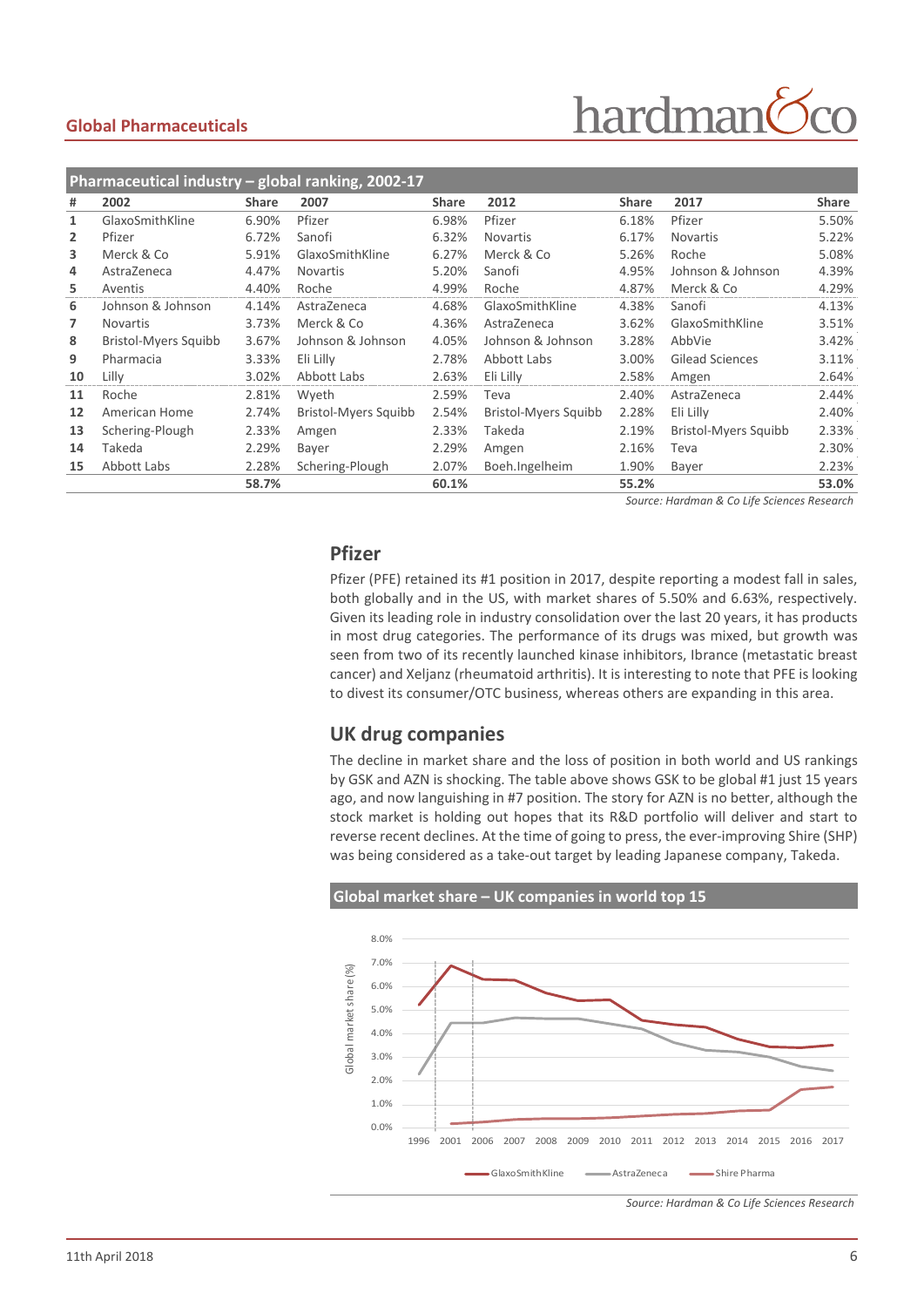#### <span id="page-6-0"></span>**Focus on the US market**

- ► Despite no sales growth in 2017, **PFE** retained its #1 position in the US in2017, with 6.63% (6.81% in 2016) market share.
- ► **GILD** has slipped back another place in the ranking to #4, as competition continues to erode its hepatitis C market share.
- ► **Roche** is consistently one of the leading performers, with sales growth of 15% and taking it one place up the ranking to #3.
- ► **AZN** continues to find itself ranked outside the top 15 in the important US market, and slipped back further in 2017 to #18 (#16).
- ► Hardman & Co estimates the value of the US market at \$325bn in 2017, representing 39.4% of the world market. It grew just 1.8%. Our data analysis covers ca.90% of this market.



*Source: Hardman & Co Life Sciences Research*

|               | US pharmaceutical industry - 2017 ranking vs. 2007 |                             |              |                                  |       |          |  |  |
|---------------|----------------------------------------------------|-----------------------------|--------------|----------------------------------|-------|----------|--|--|
|               | ---- US rank ----                                  |                             | <b>Sales</b> | <b>Market share ------------</b> |       |          |  |  |
| 2007          | 2017                                               | Company                     | <b>CAGR</b>  | 2007                             | 2017  | Δ        |  |  |
| 1             | 1                                                  | Pfizer                      | $+0.4%$      | 8.65%                            | 6.63% | $-2.03%$ |  |  |
| 3             | $\overline{2}$                                     | Johnson & Johnson           | $+3.2%$      | 6.53%                            | 6.61% | $+0.08%$ |  |  |
| 7             | 3                                                  | Roche                       | $+5.4%$      | 5.17%                            | 6.41% | $+1.24%$ |  |  |
| 41            | 4                                                  | <b>Gilead Sciences</b>      | $+24.0%$     | 0.91%                            | 5.72% | +4.81%   |  |  |
| 13            | 5                                                  | AbbVie                      | $+8.9%$      | 3.27%                            | 5.62% | $+2.35%$ |  |  |
| 8             | 6                                                  | Amgen                       | $+4.1%$      | 4.79%                            | 5.27% | $+0.48%$ |  |  |
| 4             | 7                                                  | Merck & Co                  | $+0.8%$      | 6.15%                            | 4.88% | $-1.27%$ |  |  |
| 5             | 8                                                  | Sanofi                      | $+1.5%$      | 5.42%                            | 4.61% | $-0.81%$ |  |  |
| 9             | 9                                                  | <b>Novartis</b>             | $+2.7%$      | 4.61%                            | 4.43% | $-0.18%$ |  |  |
| $\mathcal{P}$ | 10                                                 | GlaxoSmithKline             | $-4.1%$      | 7.77%                            | 3.74% | $-4.02%$ |  |  |
| 11            | 11                                                 | <b>Bristol-Myers Squibb</b> | $+2.4%$      | 3.76%                            | 3.49% | $-0.27%$ |  |  |
| 10            | 12                                                 | Eli Lilly                   | $+1.6%$      | 4.04%                            | 3.47% | $-0.58%$ |  |  |
| 16            | 13                                                 | Teva                        | $+7.0%$      | 2.27%                            | 3.30% | $+1.03%$ |  |  |
| 31            | 14                                                 | Shire Pharma                | +19.9%       | 0.65%                            | 2.93% | $+2.28%$ |  |  |
| 22            | 15                                                 | Novo Nordisk                | $+12.9%$     | 1.06%                            | 2.60% | $+1.55%$ |  |  |
|               |                                                    | <b>US Rx market</b>         | $+3.1%$      | 66.0%                            | 69.7% | $+1.7%$  |  |  |

*Source: Company reports; Hardman & Co Life Sciences Research*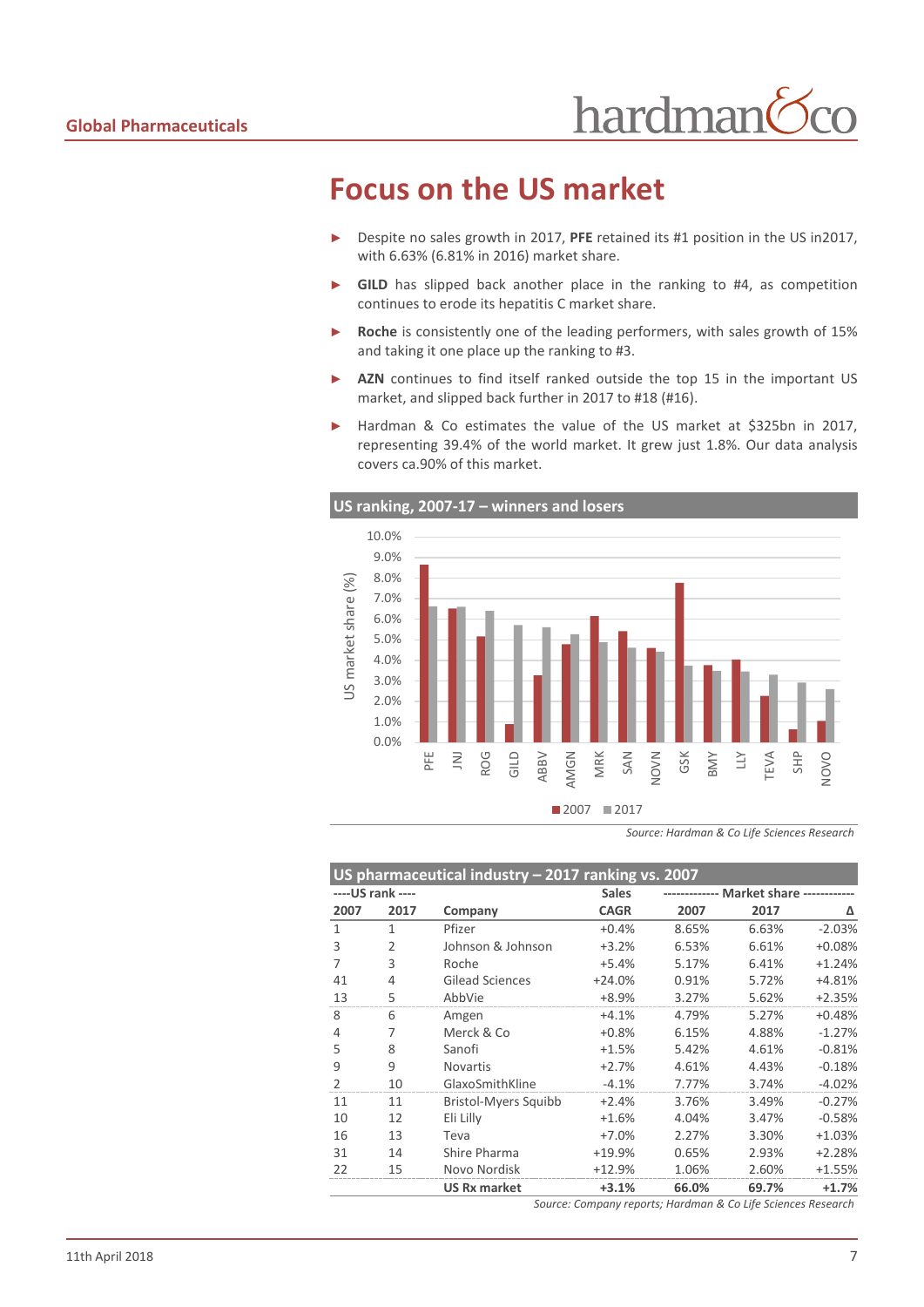

#### **Different strategies**

The last decade is ideal for highlighting the different strategies employed by company management teams. The chart and table above show the ranking of the top 15 companies by US Rx drug sales in 2017 compared with 2007, emphasising the change in market share over this period of time.

- **Organic growth:** Success is being generated largely by the launch of new drugs from in-house development, e.g. Amgen, Roche, AbbVie, GILD, Novo Nordisk.
- Buy-and-build: Sales growth, and entry into the leading group of companies, has been through acquisition, e.g. Teva, Shire.
- **Defensive:** Market share has been retained by acquiring smaller competitors, often to offset the loss of patent expiry on major drugs, e.g. PFE, Merck & Co.

#### <span id="page-7-0"></span>**FDA approvals in 2017**

- 2017 was a record year for FDA approval of New Molecular Entities (NMEs), with 46 approvals, up 109% and beating the previous record of 45 set in 2015.
- 34 (74%) were traditional small molecules and 12 (26%) were novel biopharmaceuticals.
- In addition, there were 847 generics approved in 2017, up 37% from the previous record (633) in 2016. This is almost certainly a reflection on the introduction of user fees for generic drugs (GDUFA) in 2013, and revised in 2017.
- FDA Commissioner, Scott Gottlieb, has a stated goal to improve efficiency at the agency, particularly with respect to oncology drugs, and the rate of approvals seen in 2017 reflects this approach.
- At the end of 2017, there were 37 NMEs pending, which augurs well for a positive outcome again in 2018, although four have been issued with a Complete Response Letter.
- Interestingly, there have been 322 NMEs approved by the FDA over the last 10 years. This averages out at just 0.9 new drug approvals per company per annum.



*Source: FDA; Washington Analysis Group; Hardman & Co Life Sciences Research*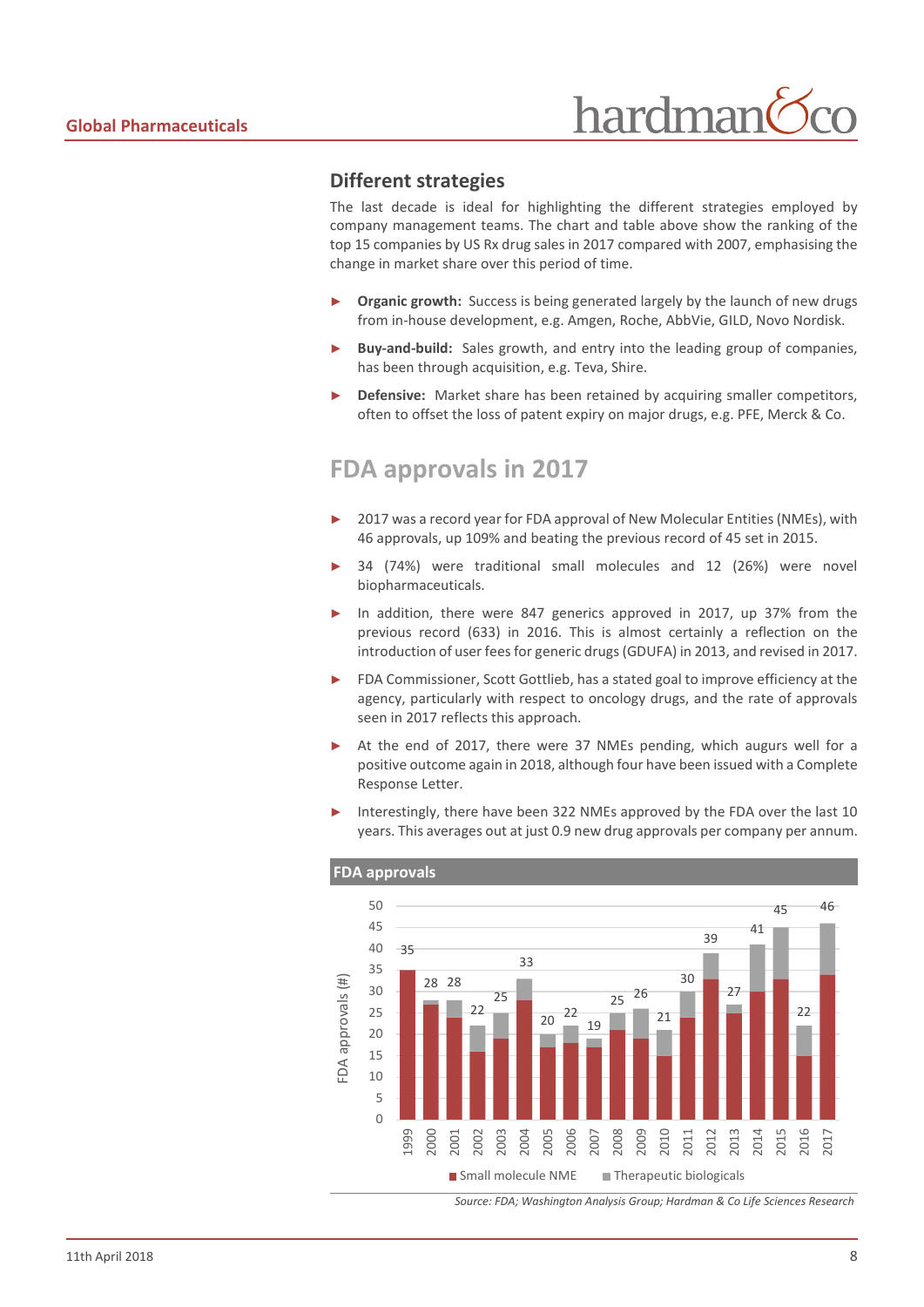### <span id="page-8-0"></span>**Top-selling drugs in 2017**

- The biggest-selling drug in 2017 was Humira (AbbVie), with sales of \$18.4bn (+15%).
- The top 10 drugs in 2017 accounted for 9.5% of the world market.
- ► **Biopharmaceuticals**represented ca.24% of the world market in 2017, with sales of \$197bn, and growth of 7%.
- ► Within biopharmaceuticals, drugs derived from **monoclonal antibodies** (mAb) were the growth drivers, with 2016 sales of \$99bn, up 17%.
- The biggest-ever drug in history is still **Lipitor**, with cumulative ex-factory sales since launch of \$154bn.

#### <span id="page-8-1"></span>**Top 10 best-sellers**

**Global top 10 best-selling drugs in 2017**

In 2017, the top 10 best-selling drugs recorded ex-factory sales of \$78.5bn and represented 9.5% of the global pharmaceutical market. Way out in front is Humira (adalimumab; AbbVie), with reported sales of \$18.4bn and growth of 14.6%. Since it was launched 15 years ago, this drug has generated cumulative sales of \$113.1bn, joining the \$100bn club during the last year. Humira was the first 'humanised' mAb to be approved by the FDA, and is indicated for the treatment of autoimmune diseases such as rheumatoid arthritis, Crohn's disease and psoriasis.

| Rank   | <b>Drug</b>      | <b>Primary indication</b> | <b>Marketer</b> | <b>Sales</b><br>$(\mathsf{Sm})$ | Growth<br>$(\%)$ |
|--------|------------------|---------------------------|-----------------|---------------------------------|------------------|
| 1(1)   | Humira           | Arthritis                 | AbbVie          | 18,427                          | 14.6%            |
| 2(2)   | Enbrel           | Arthritis                 | Amgen/PFE       | 8,225                           | $-10.7%$         |
| 3(5)   | Revlimid         | Multiple myeloma          | Celgene         | 8,187                           | 17.4%            |
| 4(4)   | Rituxan/MabThera | Non-Hodgkins lymphoma     | Roche           | 7,508                           | 1.3%             |
| 5(8)   | Herceptin        | Cancer                    | Roche           | 7,128                           | 3.5%             |
| 6(7)   | Avastin          | Cancer                    | Roche           | 6.797                           | $-1.3%$          |
| 7(6)   | Remicade         | Arthritis                 | JNJ             | 6,315                           | $-9.3%$          |
| 8(10)  | Prevnar          | Pneumococcal vaccine      | Pfizer          | 5,601                           | $-2.0%$          |
| 9(9)   | Lantus           | Diabetes I                | Sanofi          | 5,211                           | $-17.6%$         |
| 10(11) | Lyrica           | Alzheimer's disease       | Pfizer          | 5.064                           | 2.0%             |

#### *Source: Hardman & Co Life Sciences Research*

Revlimid (lenalidomide, Celgene) for multiple myeloma should also be highlighted for its strong growth rate of 17.4% to \$8.2bn, and demonstrating how innovation can transform a company's fortunes.

#### **Entry of biosimilars**

A combination of patent expiry and increased activity at the FDA with respect to the approval of biosimilars is likely to influence the growth rate of biopharmaceuticals. The following table indicates the six current approvals in place for four of the topselling drugs.

| <b>FDA approved biosimilars</b> |                                                                           |                            |  |  |  |  |  |
|---------------------------------|---------------------------------------------------------------------------|----------------------------|--|--|--|--|--|
| Original brand                  | <b>Biosimilars</b>                                                        | <b>Marketer</b>            |  |  |  |  |  |
| Humira                          | Amjevita and Cyltezo                                                      | Amgen and Boeh. Ingelheim  |  |  |  |  |  |
| Herceptin                       | Ogivri                                                                    | Mylan/Biocon               |  |  |  |  |  |
| Avastin                         | Mvasi                                                                     | Amgen                      |  |  |  |  |  |
| Remicade                        | Renflexis and Ixifi                                                       | Samsung Biopsis and Pfizer |  |  |  |  |  |
|                                 | Source: Washington Analysis Group and Hardman & Co Life Sciences Research |                            |  |  |  |  |  |

*Top 10 drugs in world account for 9.5% of the market…*

*...with Humira alone representing 2.2%*

*Successful innovation can transform financial performance*

*Biosimilars are on the way*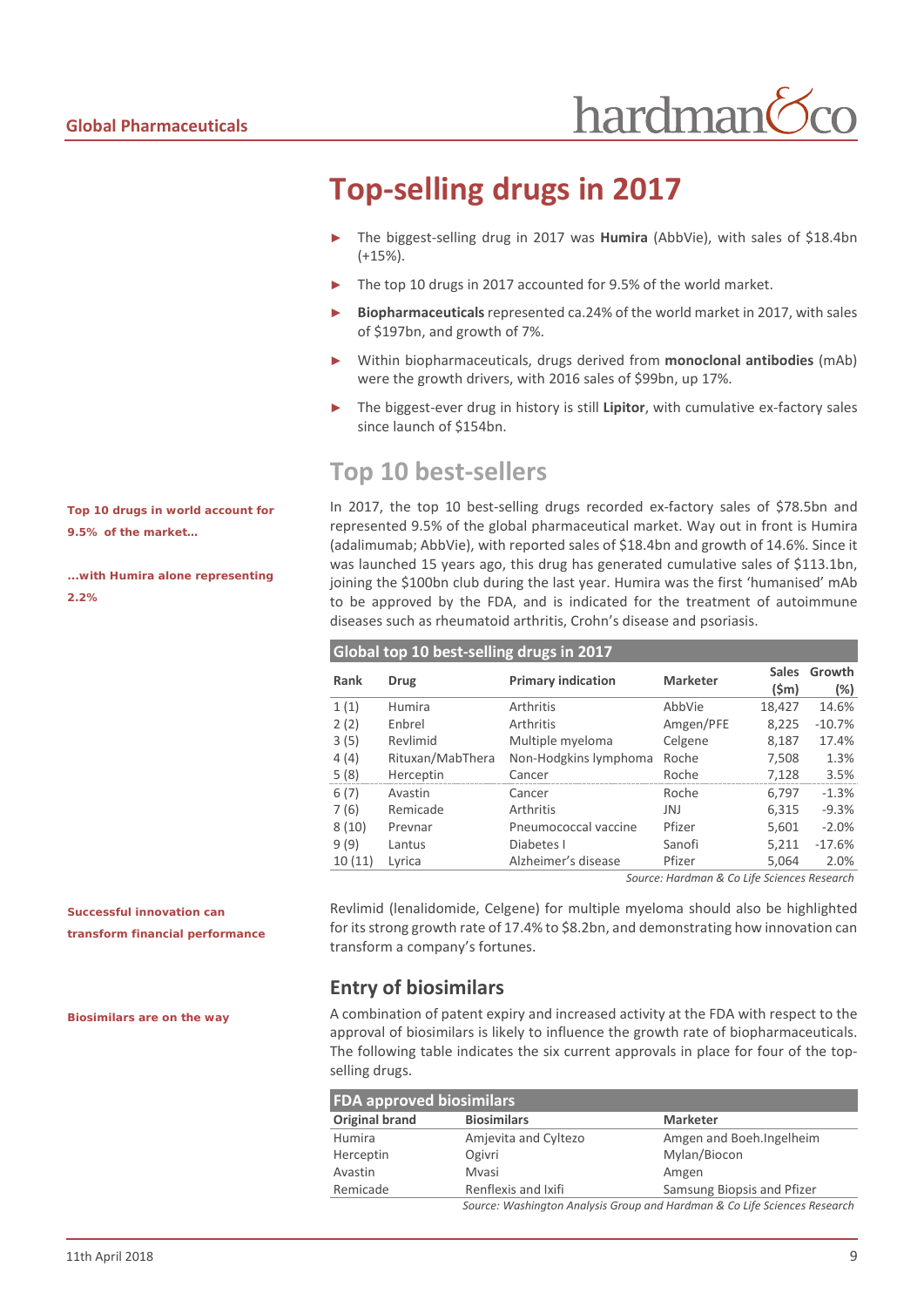hardman

*Biopharmaceutical market was \$197bn in 2017…*

*…with growth of 6.9%*

#### <span id="page-9-0"></span>**Biopharmaceuticals**

Within the overall global prescription market, drugs classified as biopharmaceuticals (ca.130 + vaccines) had reported sales of \$197bn in 2017, and now represent 24% of the entire market. The growth rate in 2017 was above average, at 6.9%. Every year since 2000, biopharmaceuticals have represented a greater proportion of the global pharmaceutical market. Over the last 10 years, the biopharmaceutical market has grown at a compound rate of 7.4%, compared with 2.0% for all other drugs.

For clarification, we classify a biopharmaceutical as a drug derived from biological sources, which may be through extraction or semi-synthesised and would include the likes of monoclonal antibodies, vaccines and blood products.

| Evolution of global biopharmaceuticals market - 2002 to 2017 |                                 |        |        |         |         |                        |  |  |
|--------------------------------------------------------------|---------------------------------|--------|--------|---------|---------|------------------------|--|--|
| 2017<br>rank                                                 | <b>Drug</b>                     | 2002   | 2007   | 2012    | 2017    | <b>CAGR</b><br>2007-17 |  |  |
| 1                                                            | Insulin/analogues               | 3.873  | 11,572 | 21,987  | 25,378  | 8.2%                   |  |  |
| $\mathcal{P}$                                                | Humira                          | 0      | 3,064  | 9,265   | 18,427  | 19.7%                  |  |  |
| 3                                                            | Enbrel                          | 961    | 5,435  | 8.514   | 9.034   | 5.2%                   |  |  |
| 4                                                            | Rituxan/MabThera                | 1,500  | 4,595  | 7,150   | 7,508   | 5.0%                   |  |  |
| 5                                                            | Remicade                        | 648    | 4,042  | 6,278   | 7,128   | 5.8%                   |  |  |
| 6                                                            | Herceptin                       | 0      | 3,421  | 6.145   | 6,797   | 7.1%                   |  |  |
| 7                                                            | Avastin                         | 1,634  | 3,327  | 6.139   | 6,315   | 6.6%                   |  |  |
| 8                                                            | Remicade                        | 2,189  | 4,280  | 5,516   | 5,628   | 2.8%                   |  |  |
| 9                                                            | Human growth hormone            | 7,725  | 8,988  | 5,923   | 5,218   | $-5.3%$                |  |  |
| 10                                                           | Obdivo                          | O      | U      | O       | 4,948   |                        |  |  |
|                                                              | <b>Total biopharmaceuticals</b> | 33,201 | 96,325 | 147.832 | 197,080 | $+7.4%$                |  |  |
|                                                              | % Global Rx market              | 8.6%   | 15.7%  | 19.1%   | 23.9%   |                        |  |  |
|                                                              |                                 |        |        |         |         |                        |  |  |

*Source: Hardman & Co Life Sciences Research*

The steady growth in the annual sales of biopharmaceutical drugs, together with their rising proportion of the global Rx drugs market is demonstrated in the following graphic.



*Source: Hardman & Co Life Sciences Research*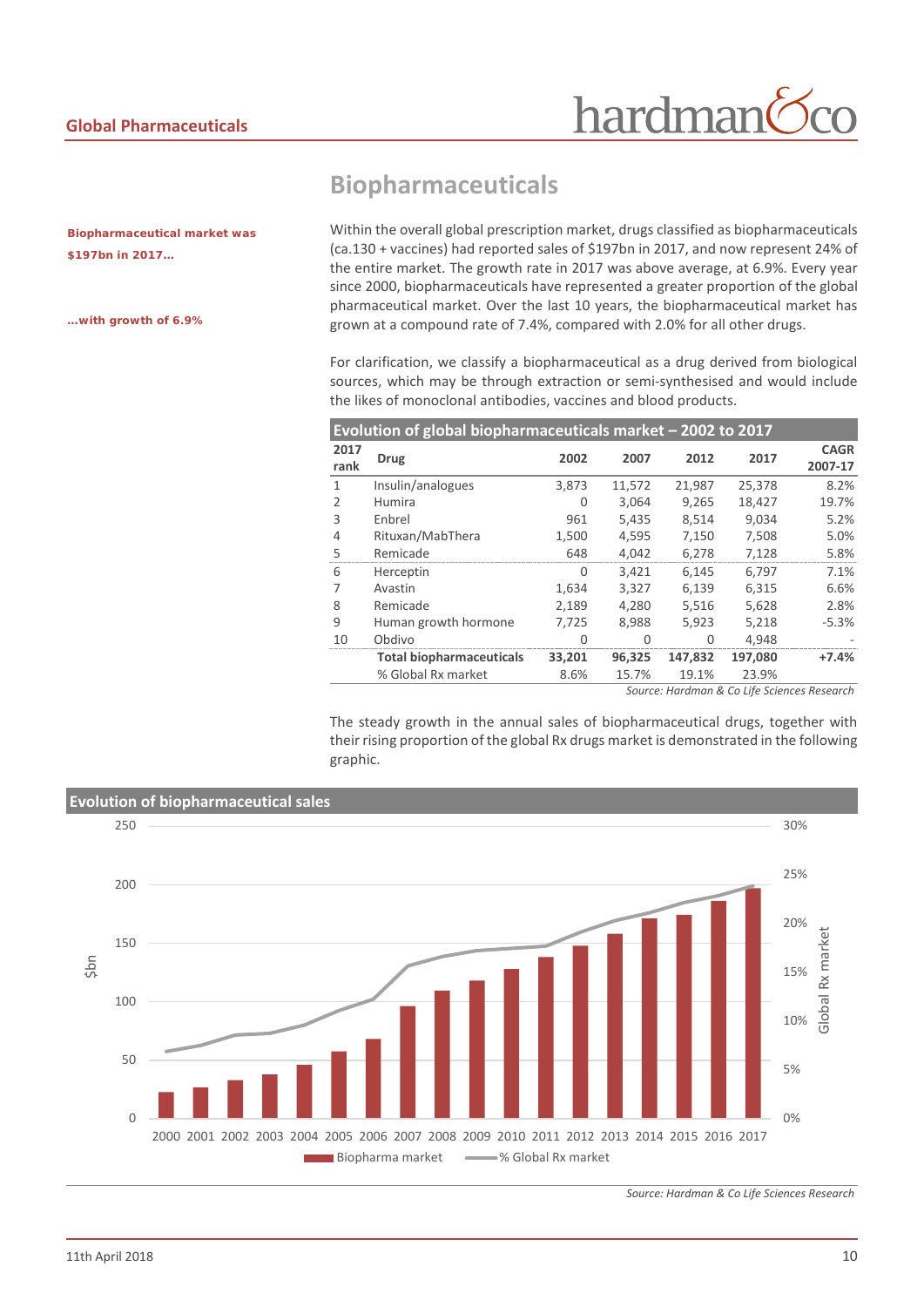### hardman

#### **Antibody-derived therapeutics**

*There are 71 approved drugs derived from antibodies…*

*…which had sales of ca.\$99.5bn in 2017, with growth of 16.6%*

In 2017, drugs derived from mAb were the fastest-growing sub-segment of the Rx market with growth of 16.6% to ca.\$99.5bn, and representing 12% of the entire market. There are currently 71 regulatory-approved mAb drugs. The following table shows the ranking of the top 10 drugs by ex-factory sales. The table also shows that drugs derived from antibodies have generated cumulative sales approaching a staggering \$670bn since the first one was launched in 1995. These figures are expected to rise further in coming years given the large numbers in clinical trials.

| Top 10 antibody drugs - 2017 |                        |               |                      |        |                 |         |            |  |
|------------------------------|------------------------|---------------|----------------------|--------|-----------------|---------|------------|--|
| 2017                         | <b>Drug</b>            | Generic name  | Company              | 2016   | 2017            | Growth  | Cumulative |  |
| rank                         |                        |               |                      | (Sm)   | $(\mathsf{Sm})$ | (%)     | $(\$m)$    |  |
|                              | Humira                 | adalimumab    | AbbVie               | 16.078 | 18.427          | 14.6%   | 113,114    |  |
|                              | Rituxan/MabThera       | rituximab     | Roche                | 7,411  | 7,508           | 1.3%    | 88,458     |  |
| 3                            | Herceptin              | trastizumab   | Roche                | 6.885  | 7.128           | 3.5%    | 73.769     |  |
| 4                            | Avastin                | bevacizumab   | Roche                | 6,886  | 6,797           | $-1.3%$ | 70,888     |  |
| 5                            | Remicade               | infliximab    | Johnson & Johnson    | 6,966  | 6,315           | $-9.3%$ | 72,813     |  |
| 6                            | Opdivo                 | nivolumab     | Bristol-Myers Squibb | 3.774  | 4.948           | 31.1%   | 9.203      |  |
|                              | Stelara                | ustekinumab   | Johnson & Johnson    | 3,232  | 4,011           | 24.1%   | 15,449     |  |
| 8                            | Keytruda               | pembrolizumab | Merck & Co           | 1,402  | 3.809           | 171.7%  | 5,832      |  |
| 9                            | Soliris                | eculizumab    | Alexion Pharma       | 2,843  | 3,144           | 10.6%   | 15,533     |  |
| 10                           | Orencia                | abatacept     | Bristol-Myers Squibb | 2,265  | 2,479           | 19.1%   | 6,987      |  |
|                              | <b>Total mAb sales</b> |               |                      | 85,223 | 99,389          | 16.6%   | 669,913    |  |

*Source: Company reports; Hardman & Co Life Sciences Research*

*Embracing new technology has been the key to success*

It is clear that certain companies embraced this technology early on and are reaping the benefits. Roche was one of the first to buy in to biotechnology through its innovative deal with Genentech. The rewards from these investments are considerable. Over the next few years, given recent approvals and anticipated approvals, we would expect to see Bristol-Myers Squibb and AZN featuring more in this list. The question for companies and investors alike is, therefore, 'what is the next technology on which companies should be focusing?'

#### <span id="page-10-0"></span>**The \$100bn club**

**The \$100-bn club**

Although most analysis is done on sales made in an individual year and the growth that has been generated, the strength of our database allows us to look at the ex-factory sales in a slightly different way – cumulative sales since launch. There are now six drugs that have achieved sales in excess of \$100bn since launch.



*Number in brackets: full years of sales since drug launch Source: Hardman & Co Life Sciences Research*

*Six drugs have generated cumulative sales of >\$100bn*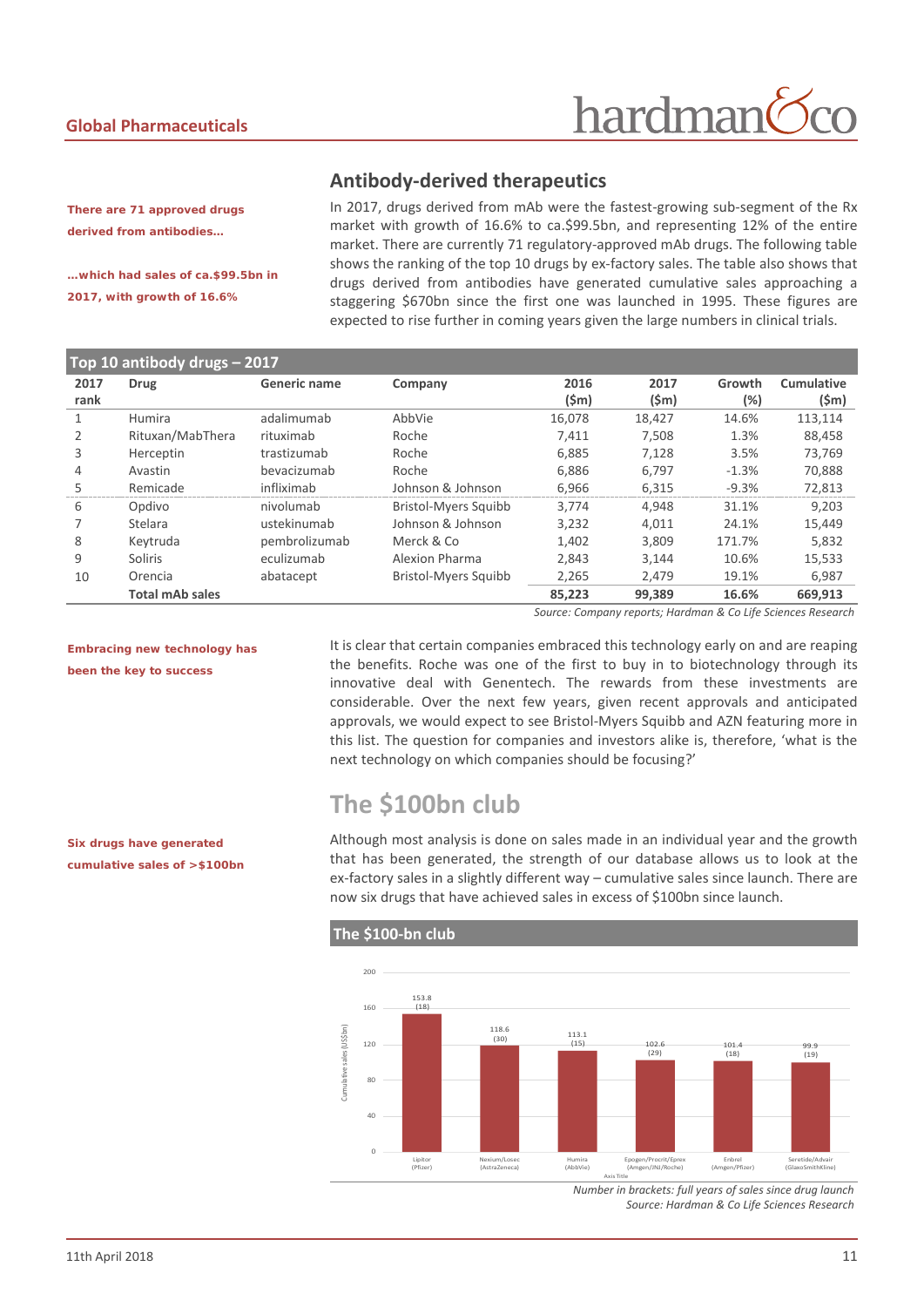

#### <span id="page-11-0"></span>**About the authors**

#### **Dr Martin Hall 020 7194 7632**

Dr Martin Hall has been a pharmaceutical and healthcare analyst in the City for 30 years and joined Hardman & Co in 2013.

hardman

Martin studied Pharmacy (B.Pharm.Hons) at The London School of Pharmacy, followed by a Ph.D at the Institute of Psychiatry, London, investigating the underlying mechanisms of Parkinson's Disease and schizophrenia. After post-doctoral experience at the Collège de France, Paris, and at the Parke-Davis (Warner Lambert) Research Centre in Cambridge, Martin entered the City as a pharmaceutical/ healthcare analyst in 1987, working mostly at UBS and HSBC, taking the strategic view that the sector should be viewed on a global basis. From 2004 until 2012, Martin worked at Eden Financial, where he undertook bespoke research, before developing a corporate finance franchise. This work has continued at Hardman & Co since 2013.

#### **Dr Dorothea Hill 020 7194 7626**



Dr Dorothea Hill is relatively new to the City, joining the Life Sciences team at Hardman & Co in 2016.

Dorothea's expertise lies in next-generation sequencing, following her DPhil in molecular biology at the University of Oxford. Her academic research involved the use of genomics to understand the biology of bacterial pathogens in order to inform vaccine intervention. She was part of several public-private partnerships that involved biotech companies, patient charities, and Public Health England. Prior to her PhD, Dorothea worked for the Gates Foundation/Wellcome Trust-funded MenAfriCar Consortium, characterising the meningococcal epidemiology of countries of the African Meningitis Belt prior to MenAfriVac rollout. She is the author of nine peer-reviewed publications, and has a BA(Hons) in biological sciences from St Catherine's College, Oxford.



#### **Dr Grégoire Pavé 020 7194 7628**

Dr Grégoire Pavé is also relatively new to the City, joining the Life Sciences team at Hardman & Co in 2016.

Greg has considerable experience in the field of drug discovery and development. After successfully gaining his PhD in medicinal chemistry in 2003, he obtained a postdoctoral position at Imperial College London, working on natural product synthesis. He then joined Cancer Research Technology, the development and commercial arm of Cancer Research UK in 2005, where he was involved in multiple oncology projects. Greg has broad experience in drug discovery/development projects from target identification/validation all the way through to clinical trials. He has also gained valuable experience in evaluating life science projects and their commercial opportunities. He has played a role of reviewer in peer-review journals from the American Chemical Society. He isthe author of 14 scientific papers and owner of four patents, and holds the IMC and PRINCE2 qualifications.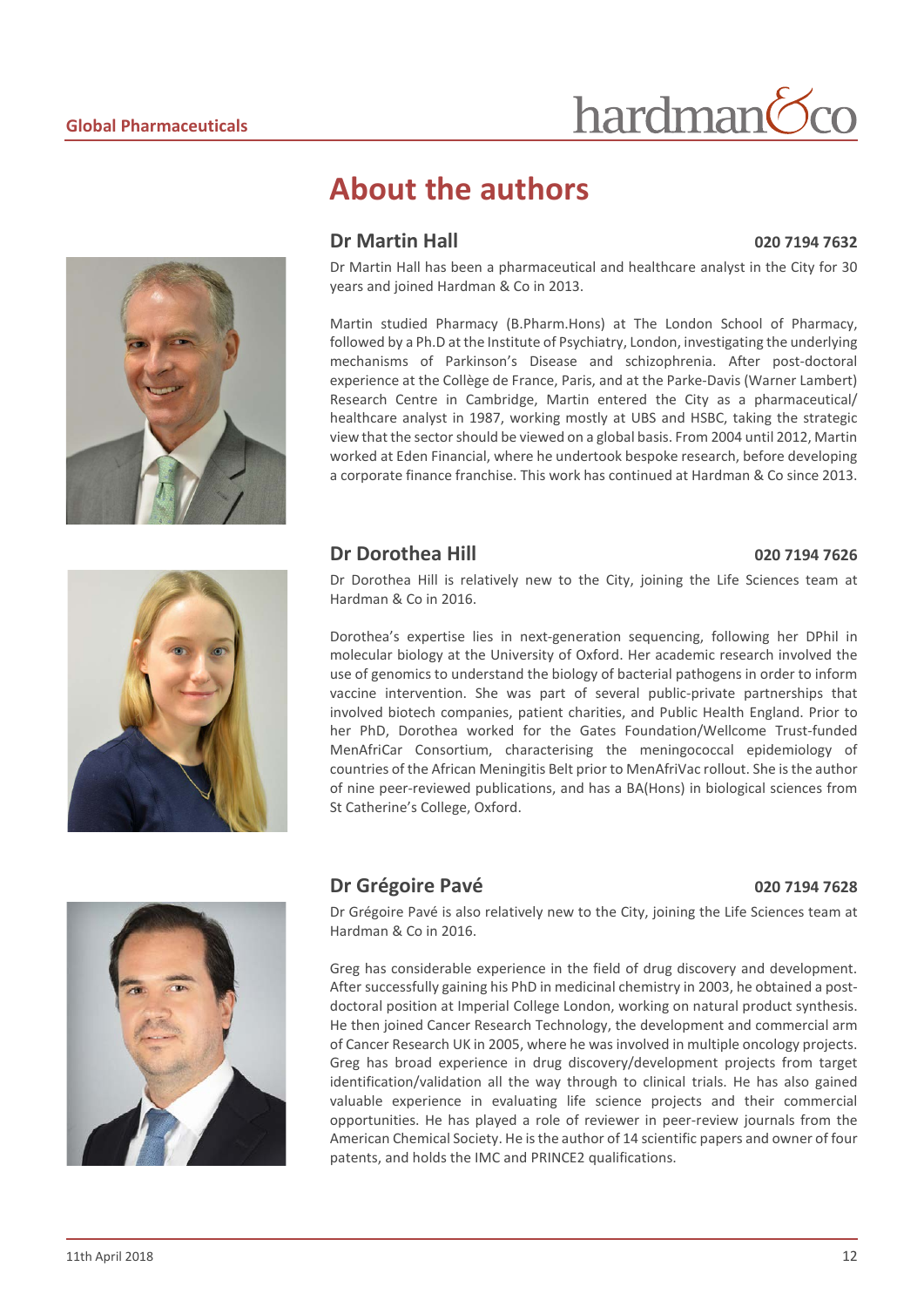hardman<sup>6</sup>co

### <span id="page-12-0"></span>**Hardman & Co Life Sciences clients**

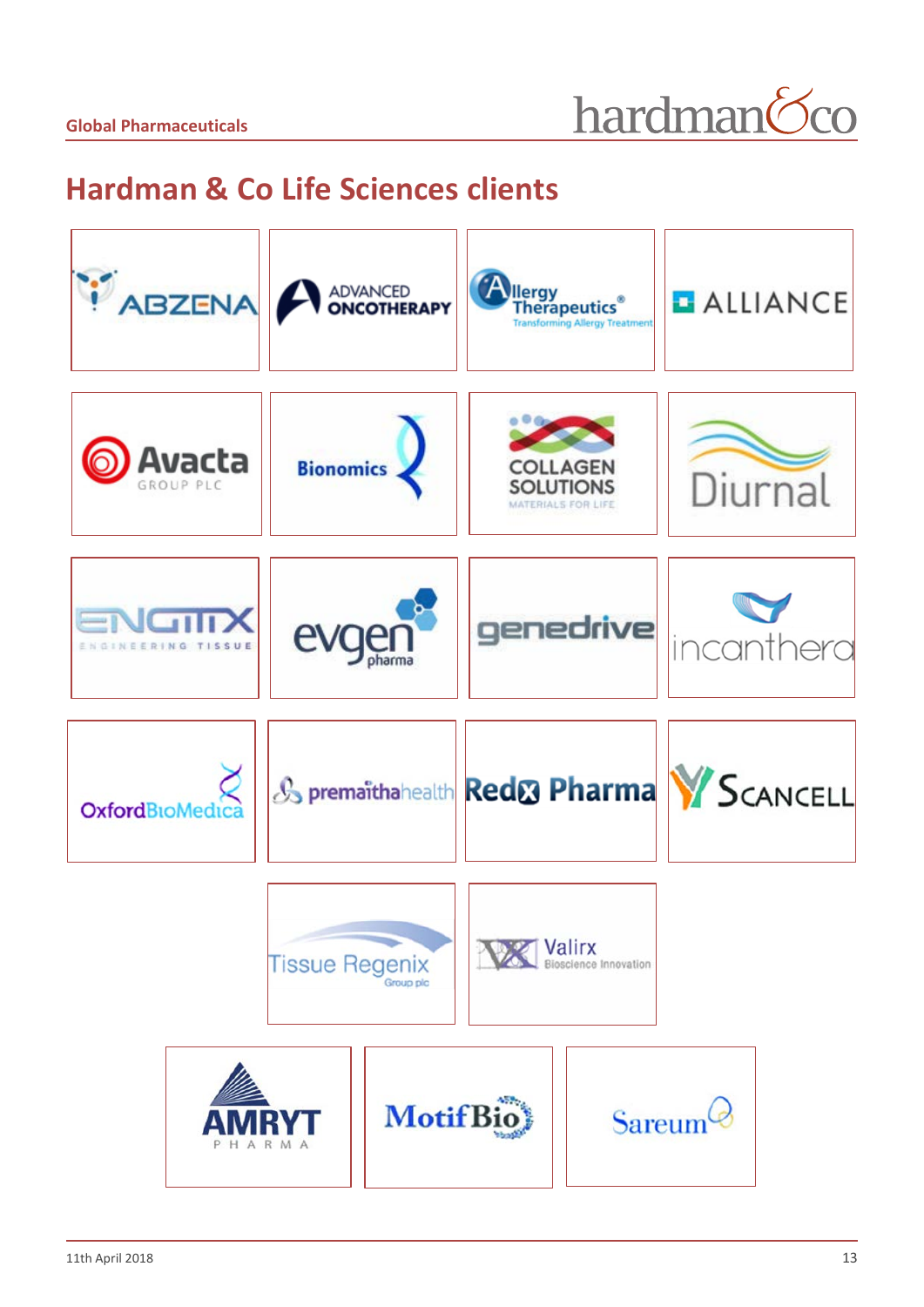## hardman

### <span id="page-13-0"></span>**Disclaimer**

*Hardman & Co provides professional independent research services and all information used in the publication of this report has been compiled from publicly available sources that are believed to be reliable. However, because of possible human or mechanical error by Hardman & Co, its affiliates or its sources, Hardman & Co cannot guarantee the accuracy, validity, timeliness or completeness of any information provided for in this report. No guarantee, warranty or representation, express or implied, can be given by Hardman & Co as to the accuracy, adequacy or completeness of the information contained in this research and they are not responsible for any errors or omissions or results obtained from use of such information. Neither Hardman & Co, nor any affiliates, officers, directors or employees accept any liability or responsibility in respect of the information which is subject to change without notice and may only be correct at the stated date of their issue, unless in case of gross negligence, fraud or wilful misconduct. Hardman & Co expressly disclaims any warranties of merchantability or fitness for a particular purpose. In no event will Hardman & Co, its affiliates or any such parties be liable to you for any direct, special, indirect, consequential, incidental damages or any other damages of any kind even if Hardman & Co have been advised of the possibility thereof.* 

*This research has been prepared purely for information purposes, and nothing in this report should be construed as an offer, or the solicitation of an offer, to buy or sell any security, product, service or investment. The research reflects the objective views of the analyst(s) named on the front page and does not constitute investment advice. However, the companies or legal entities covered in this research may pay us a fee, commission or other remuneration in order for this research to be made available. A full list of companies or legal entities that have paid us for coverage within the past 12 months can be viewed at <http://www.hardmanandco.com/legals/research-disclosures>*

Hardman & Co has a personal dealing policy which debars staff and consultants from dealing in shares, bonds or other related instruments of companies or legal *entities which pay Hardman & Co for any services, including research. They may be allowed to hold such securities if they were owned prior to joining Hardman &*  Co or if they were held before the company or legal entity appointed Hardman & Co. In such cases, sales will only be allowed in limited circumstances, generally in *the two weeks following publication of figures. No Hardman & Co staff, consultants or officers are employed or engaged by the companies or funds covered by this document in any capacity other than through Hardman & Co.* 

*Hardman & Co does not buy or sell shares, either for its own account or for other parties and neither does it undertake investment business. We may provide investment banking services to corporate clients.* 

*Hardman & Co does not make recommendations. Accordingly, we do not publish records of our past recommendations. Where a Fair Value price is given in a research note, such as a DCF or peer comparison, this is the theoretical result of a study of a range of possible outcomes, and not a forecast of a likely share price. Hardman & Co may publish further notes on these securities/companies and legal entities but has no scheduled commitment and may cease to follow these securities/companies and legal entities without notice.*

*The information provided in this document is not intended for distribution to, or use by, any person or entity in any jurisdiction or country where such distribution or use would be contrary to law or regulation or which would subject Hardman & Co or its affiliates to any registration requirement within such jurisdiction or country.* 

Some or all alternative investments may not be suitable for certain investors. Investments in small and mid-cap corporations and foreign entities are speculative *and involve a high degree of risk. An investor could lose all or a substantial amount of his or her investment. Investments may be leveraged and performance may be volatile; they may have high fees and expenses that reduce returns. Securities or legal entities mentioned in this document may not be suitable or appropriate*  for all investors or geographical areas. Each investor's particular needs, investment objectives and financial situation were not taken into account in the preparation *of this document and the material contained herein. Each investor must make their own independent decisions and obtain their own independent advice regarding any information, projects, securities, or financial instruments mentioned herein. The fact that Hardman & Co has made available through this document various information this constitutes neither a recommendation to enter into a particular transaction nor a representation that any financial instrument is suitable or*  appropriate for you. Each investor should consider whether an investment strategy of the purchase or sale of any product or security is appropriate for them in the *light of their investment needs, objectives and financial circumstances.* 

*This document constitutes a 'financial promotion' for the purposes of section 21 Financial Services and Markets Act 2000 (United Kingdom) ('FSMA') and accordingly, its distribution in the United Kingdom is restricted. Neither Hardman & Co nor any other person authorised by the Financial Conduct Authority (United Kingdom) (FCA) has approved or authorised the contents of this document for the purposes of section 21 FSMA. Accordingly, this document is only directed at:*

- i. persons who have professional experience in matters relating to investments falling within Article 19(5) (Investment Professionals) or Article 49 (High Net Worth Companies, Unincorporated Associations etc.) of the Financial Services and Markets Act 2000 (Financial Promotions) Order 2005 (as amended) (the Order);
- ii. certified high net worth individuals within the meaning of Article 48 of the Order;
- iii. certified sophisticated investors and self-certified sophisticated investors within the meaning of Article 50 and Article 50A of the Order;
- iv. associations of high net worth investors or sophisticated investors within the meaning of Articles 51 of the Order; and
- v. any other person whom it may lawfully be communicated.

#### *(together, the relevant persons).*

*This document is directed at only relevant persons and must not, under any circumstances be acted on or relied on by persons who are not relevant persons. Any investment or investment activity to which this communication relates is only available to relevant persons and will be engaged in only with relevant persons. The UK compensation scheme and rules for the protection of private customers do not apply to the services provided or products sold by non-UK regulated affiliates.* 

*The receipt of this document by any person is not to be taken as constituting the giving of investment advice by Hardman & Co to any to any such person.* 

*No part of this document may be reproduced, stored in a retrieval system or transmitted in any form or by any means, mechanical, photocopying, recording or otherwise, without prior permission from Hardman & Co.*

*By accepting this document, the recipient agrees to be bound by the limitations set out in this notice.* 

*This notice shall be governed and construed in accordance with English law.* 

*Hardman Research Ltd, trading as Hardman & Co, is an appointed representative of Capital Markets Strategy Ltd and is authorised and regulated by the Financial Conduct Authority (FCA) under registration number 600843. Hardman Research Ltd is registered at Companies House with number 8256259.*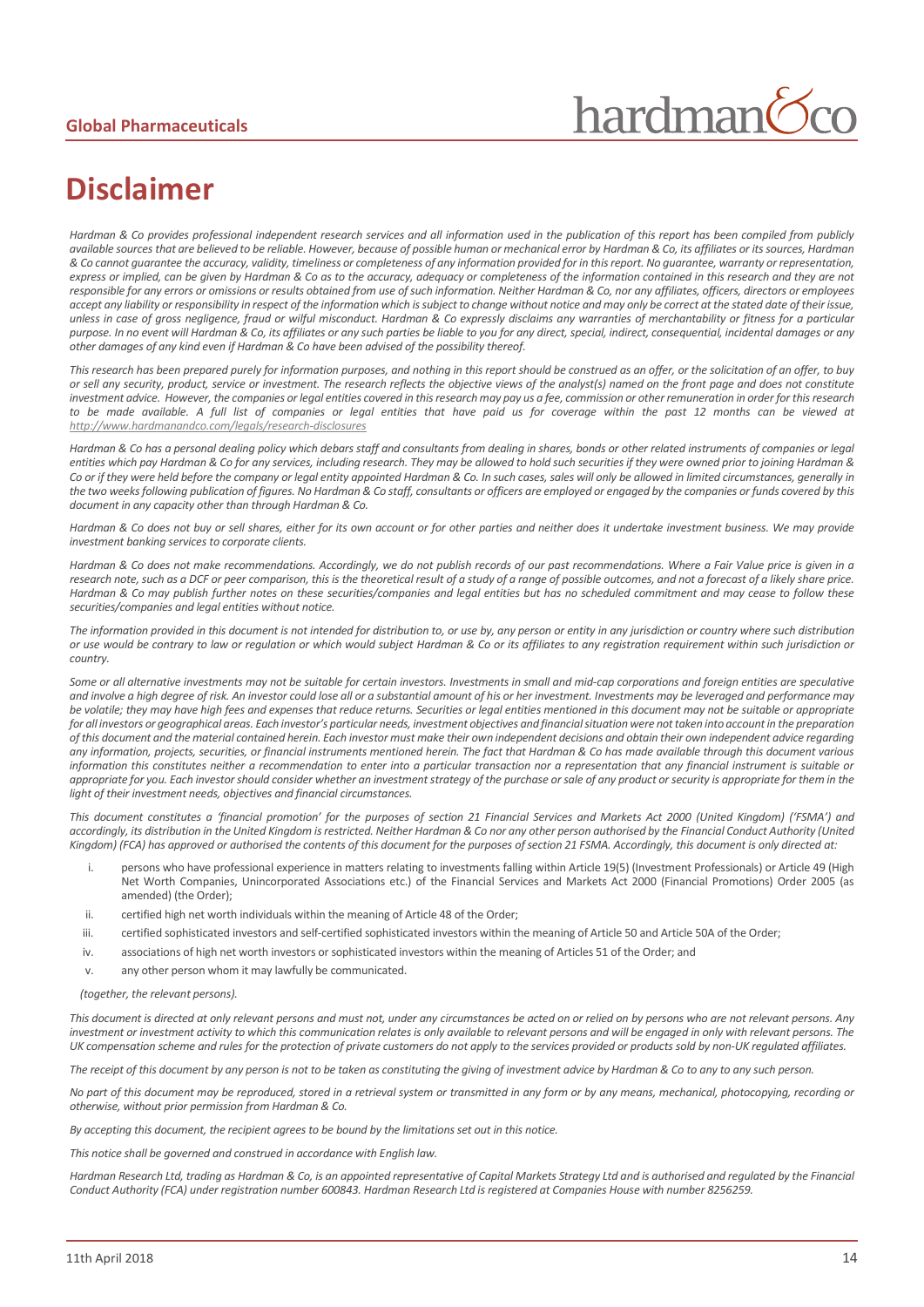hardman

*Hardman & Co Research Limited (trading as Hardman & Co) +44 (0) 20 7194 7622 35 New Broad Street Follow us on Twitter @HardmanandCo London EC2M 1NH (Disclaimer Version 4 – Effective from April 2018)*

#### **Status of Hardman & Co's research under MiFID II**

*Some professional investors, who are subject to the new MiFID II rules from 3rd January, may be unclear about the status of Hardman research and, specifically, whether it can be accepted without a commercial arrangement. Hardman's company research is paid for by the companies about which we write and, as such, falls within the scope of 'minor non-monetary benefits', as defined in the Markets in Financial Instruments Directive II.*

*In particular, Article 12(3) of the Directive states: 'The following benefits shall qualify as acceptable minor non-monetary benefits only if they are' (b) 'written material from a third party that is commissioned and paid for by an[sic] corporate issuer or potential issuer to promote a new issuance by the company, or where*  the third party firm is contractually engaged and paid by the issuer to produce such material on an ongoing basis, provided that the relationship is clearly disclosed *in the material and that the material is made available at the same time to any investment firms wishing to receive it or to the general public;'*

The fact that we are commissioned to write the research is disclosed in the disclaimer, and the research is widely available.

*The full detail is on page 26 of the full directive, which can be accessed here: http://ec.europa.eu/finance/docs/level-2-measures/mifid-delegated-regulation-2016- 2031.pdf*

In addition, it should be noted that MiFID II's main aim is to ensure transparency in the relationship between fund managers and brokers/suppliers, and eliminate *what is termed 'inducement', whereby free research is provided to fund managers to encourage them to deal with the broker. Hardman is not inducing the reader of our research to trade through us, since we do not deal in any security.*